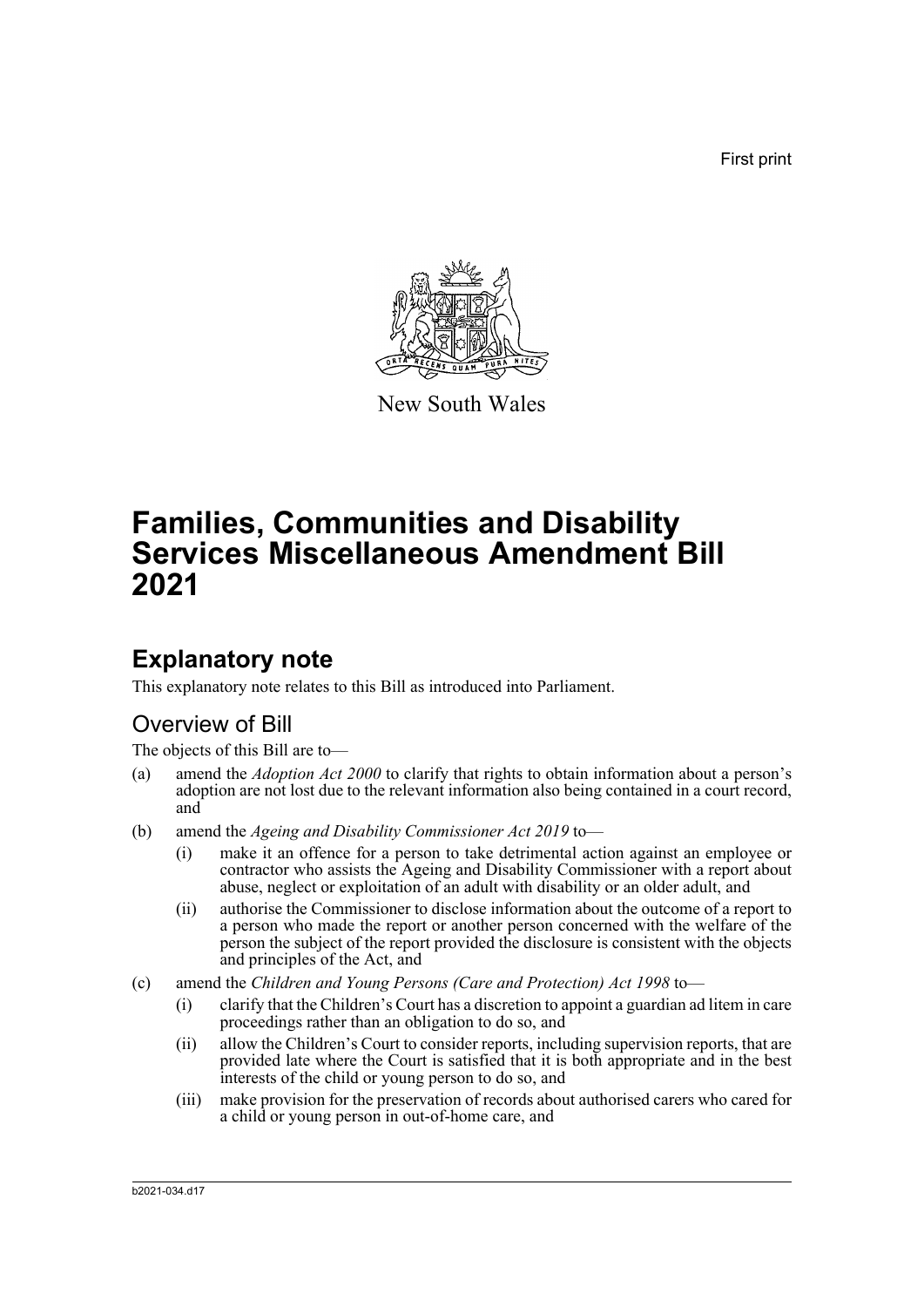- (iv) clarify regulation making powers, and
- (d) amend the *Children (Detention Centres) Act 1987* to ensure that persons who are 18 or over are not inadvertently detained in a detention centre under a warrant or order for the detention of the person on remand, and
- (e) make minor amendments to the *Children's Guardian Act 2019*, including to extend the operation of existing regulations by 12 months to 1 September 2022.

### Outline of provisions

**Clause 1** sets out the name (also called the short title) of the proposed Act.

**Clause 2** provides for the commencement of the proposed Act on the date of assent to the proposed Act.

### **Schedule 1 Amendment of Adoption Act 2000 No 75**

**Schedule 1[1]** inserts proposed sections 133AA and 133AB to clarify that where a person is entitled to receive information under Chapter 8 of the *Adoption Act 2000* (the *Adoption Act*) that entitlement is not lost because of the information also being contained in a court record. The amendment also provides that a person who has been in out-of-home care under the *Children and Young Persons (Care and Protection) Act 1998* prior to being adopted may obtain information by a single application under the Adoption Act.

**Schedule 1[2]** clarifies that records made in connection with the administration or execution of the Adoption Act or previous adoption legislation may be produced to a Court or other authority in response to a subpoena or other compulsory process.

#### **Schedule 2 Amendment of Ageing and Disability Commissioner Act 2019 No 7**

**Schedule 2[2]** inserts proposed section 15A into the *Ageing and Disability Commissioner Act 2019* (the *ADC Act*) to make it an offence for an employer to take detrimental action against an employee or a contractor who assists or proposes to assist the Ageing and Disability Commissioner (the *Commissioner*) with a report about abuse, neglect or exploitation of an adult with disability or an older adult. **Schedule 2[1] and [3]** are consequential amendments.

**Schedule 2[4]** inserts proposed section 31A into the ADC Act to provide that the Commissioner may disclose to the reporter, or other persons concerned with the welfare of the person the subject of the report, information about the outcome, for example the investigation, of the report.

**Schedule 2[5]** inserts a standard provision that enables transitional regulations to be made.

#### **Schedule 3 Amendment of Children and Young Persons (Care and Protection) Act 1998 No 157**

**Schedule 3[3]** proposes to amend section 76 of the *Children and Young Persons (Care and Protection) Act 1998* (the *Care and Protection Act*) to ensure the Children's Court may consider a supervision report that is presented out of time if the Court considers that it is appropriate and in the best interests of the child or young person concerned. Having considered a report presented out of time the Court may make a new supervision order provided the total period of supervision ends no later than 24 months after the commencement of the period of supervision to which the report relates. **Schedule 3[1], [2] and [4]** are consequential amendments.

**Schedule 3[5]** proposes to amend section 78(5) of the Care and Protection Act to provide the form of a care plan is to be determined by the Secretary after consultation with the Children's Court Advisory Committee rather than being prescribed by the regulations.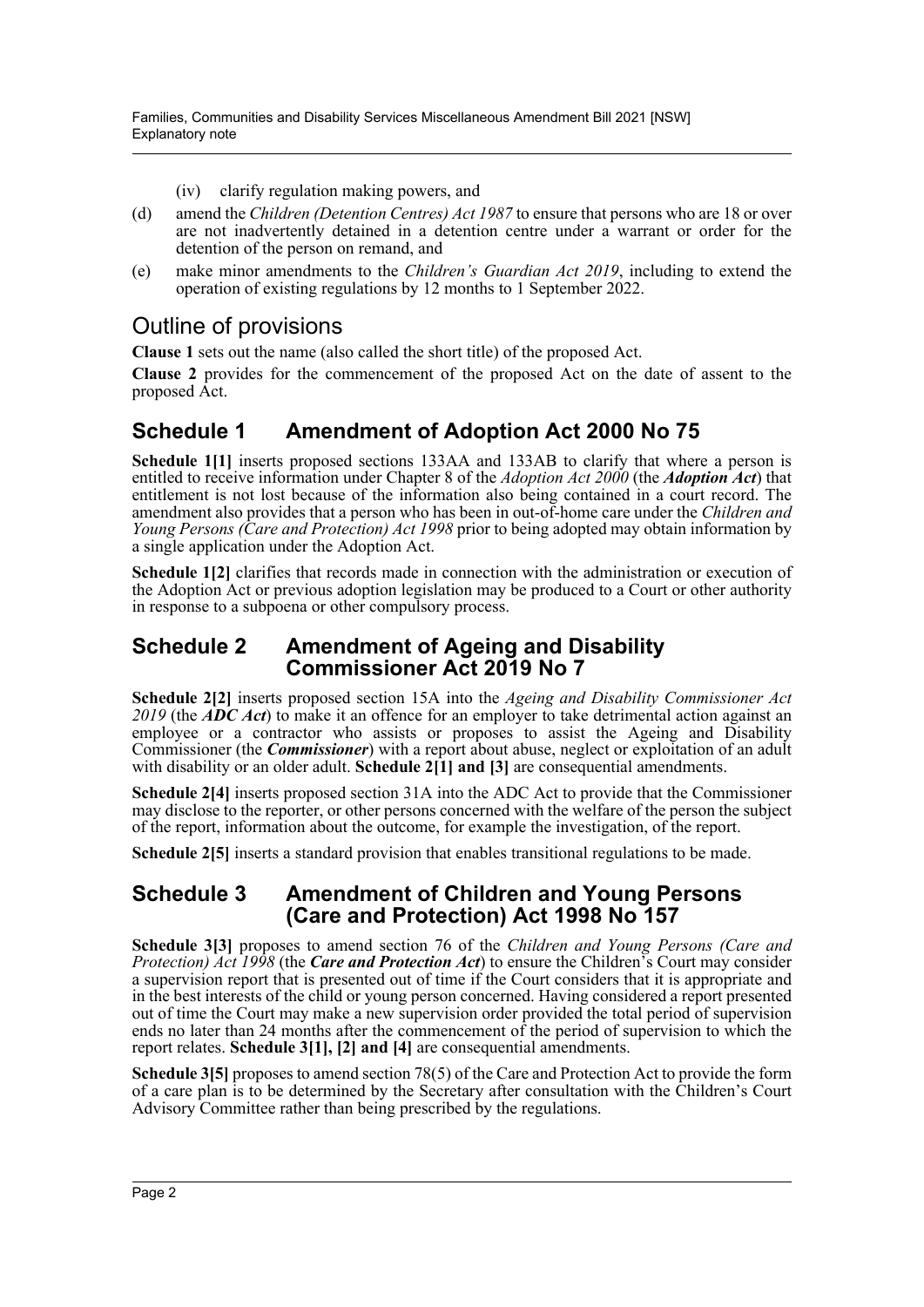**Schedule 3[6]** proposes to amend section 79C of the Care and Protection Act to provide for the regulations to prescribe conditions that apply to a guardian provided with financial assistance under section 79C.

Schedule 3<sup>[7]</sup> proposes to amend section 82 of the Care and Protection Act to provide, consistently with previous amendments to section 79 of that Act, a report under the section is to be provided within 24 months rather than 12 months.

**Schedule 3[8]** proposes to amend section 82 of the Care and Protection Act to ensure the Children's Court may consider a report under section 82 presented out of time if the Court considers it is appropriate and in the best interests of the child or young person concerned.

**Schedule 3[9]** proposes to amend section 98 of the Care and Protection Act to ensure the Children's Court retains discretion to appoint a guardian ad litem for a person who is incapable of giving proper instructions in proceedings rather than being obliged to do so.

**Schedule 3[10]** proposes to amend section 137(2) of the Care and Protection Act to provide regulations may be made in relation to a number of matters relating to authorised carers.

**Schedule 3[11]** proposes to amend section 170 of the Care and Protection Act to require a designated agency that ceases to be a designated agency to deliver to the Secretary its relevant corporate and administrative records about authorised carers who have provided care to children and young people in statutory out-of-home care.

**Schedule 3[12] and [13]** propose to amend the regulation making powers to clarify the regulations may prescribe a class of persons for the purposes of sections 245B and 248 of the Care and Protection Act.

**Schedule 3[14]** proposes to insert section 248C in the Care and Protection Act to provide the Minister may approve a code of conduct for authorised carers and to make it a condition of an authorised carer's authorisation that they comply with the code of conduct.

**Schedule 3[15]–[17]** propose to amend the regulation making powers to provide that regulations may be made to require authorised carers to provide information to a designated agency, to set out the circumstances in which an authorised carer or a person residing with an authorised carer may be required to undergo a medical examination and to provide for the Secretary to approve the form of documents and reports provided under the regulations.

#### **Schedule 4 Amendment of Children (Detention Centres) Act 1987 No 57**

**Schedule 4[1] and [2]** propose to amend section 9A of the *Children (Detention Centres) Act 1987* to ensure a person who is 18 or over is not detained in a detention centre under a warrant or order for the detention of the person on remand.

#### **Schedule 5 Amendment of Children's Guardian Act 2019 No 25**

**Schedule 5[1]** proposes to amend section 66 of the *Children's Guardian Act 2019* to make it mandatory for a relevant entity to nominate a person, or the holder of a position, as the head of the entity.

**Schedule 5[2]** proposes to amend transitional provisions in the *Children's Guardian Act 2019* to allow existing regulations to continue in operation for an additional 12 months until 1 September 2022.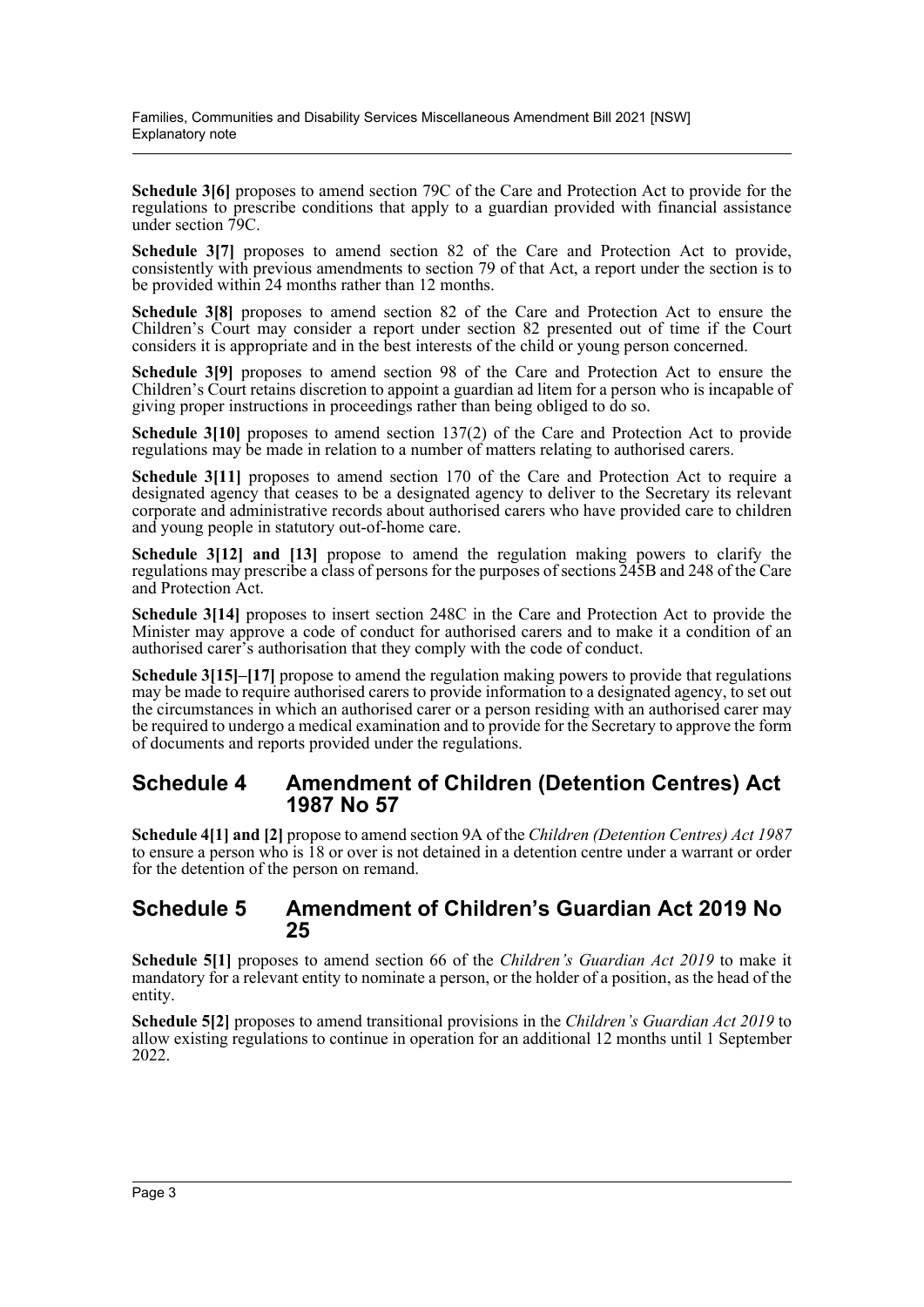First print



New South Wales

# **Families, Communities and Disability Services Miscellaneous Amendment Bill 2021**

## **Contents**

|                   |   |                                                                                  | Page             |
|-------------------|---|----------------------------------------------------------------------------------|------------------|
|                   |   | Name of Act                                                                      | 2                |
|                   | 2 | Commencement                                                                     | 2                |
| Schedule 1        |   | Amendment of Adoption Act 2000 No 75                                             | 3                |
| <b>Schedule 2</b> |   | Amendment of Ageing and Disability Commissioner Act 2019 No 7                    | $\boldsymbol{4}$ |
| <b>Schedule 3</b> |   | Amendment of Children and Young Persons (Care and Protection)<br>Act 1998 No 157 | 6                |
| <b>Schedule 4</b> |   | Amendment of Children (Detention Centres) Act 1987 No 57                         | 9                |
| <b>Schedule 5</b> |   | Amendment of Children's Guardian Act 2019 No 25                                  | 10               |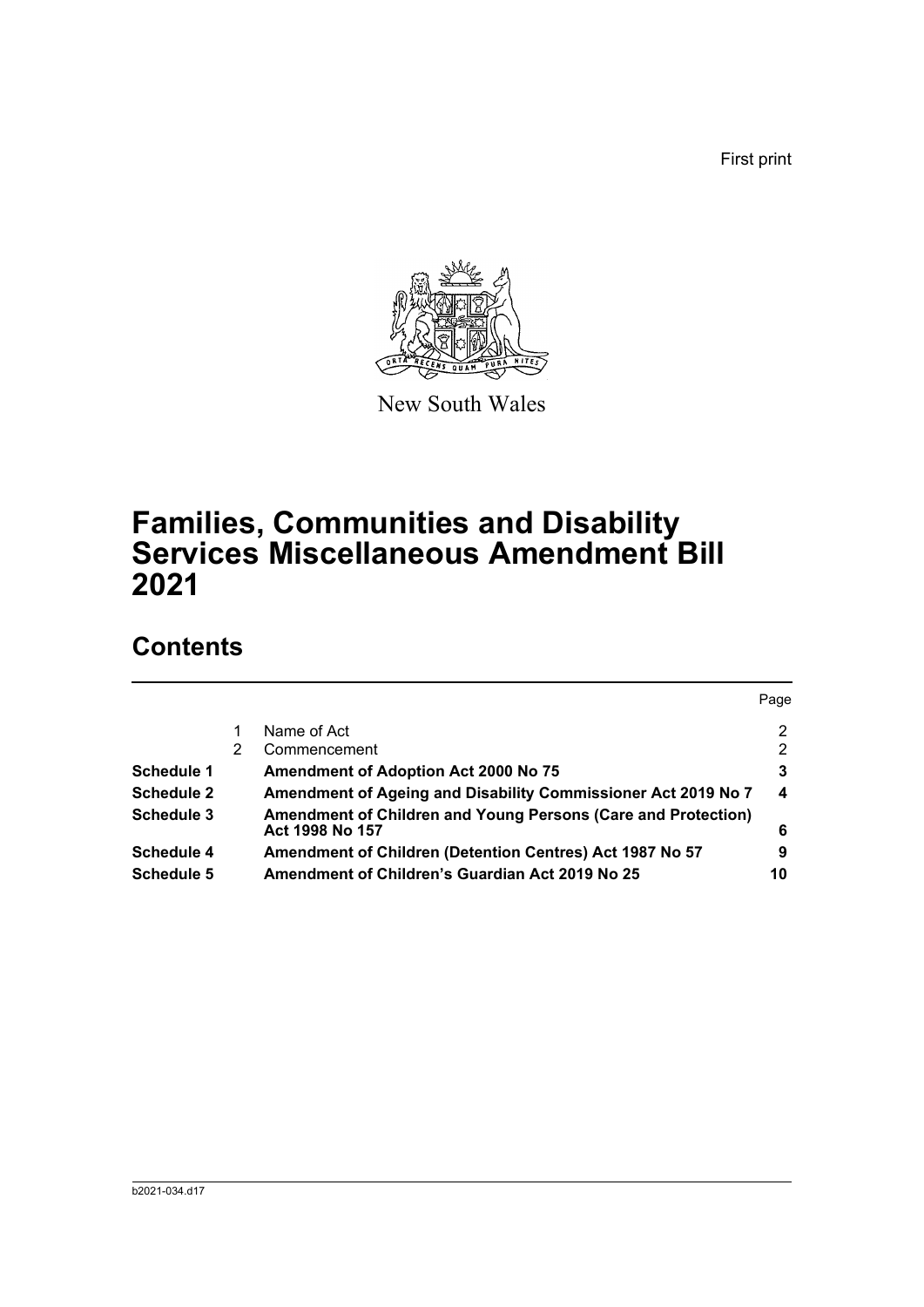

New South Wales

# **Families, Communities and Disability Services Miscellaneous Amendment Bill 2021**

No , 2021

#### **A Bill for**

An Act to make miscellaneous amendments to various Acts that relate to families, communities and disability services; and for related purposes.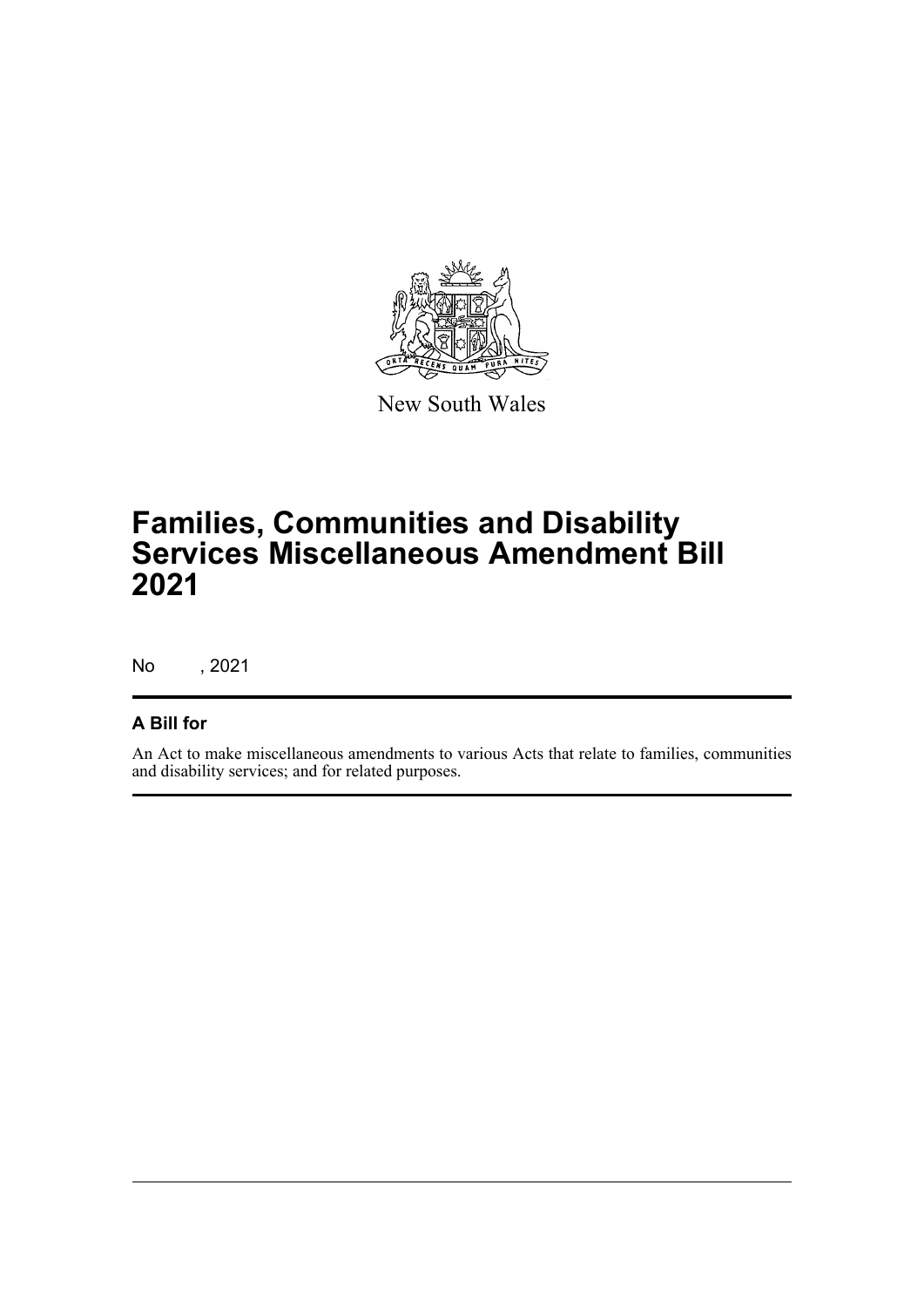Families, Communities and Disability Services Miscellaneous Amendment Bill 2021 [NSW]

<span id="page-5-1"></span><span id="page-5-0"></span>

| The Legislature of New South Wales enacts—                                                         |        |
|----------------------------------------------------------------------------------------------------|--------|
| Name of Act                                                                                        | 2      |
| This Act is the Families, Communities and Disability Services Miscellaneous<br>Amendment Act 2021. | 3<br>4 |
| <b>Commencement</b>                                                                                |        |
| This Act commences on the date of assent to this Act.                                              | 6      |
|                                                                                                    |        |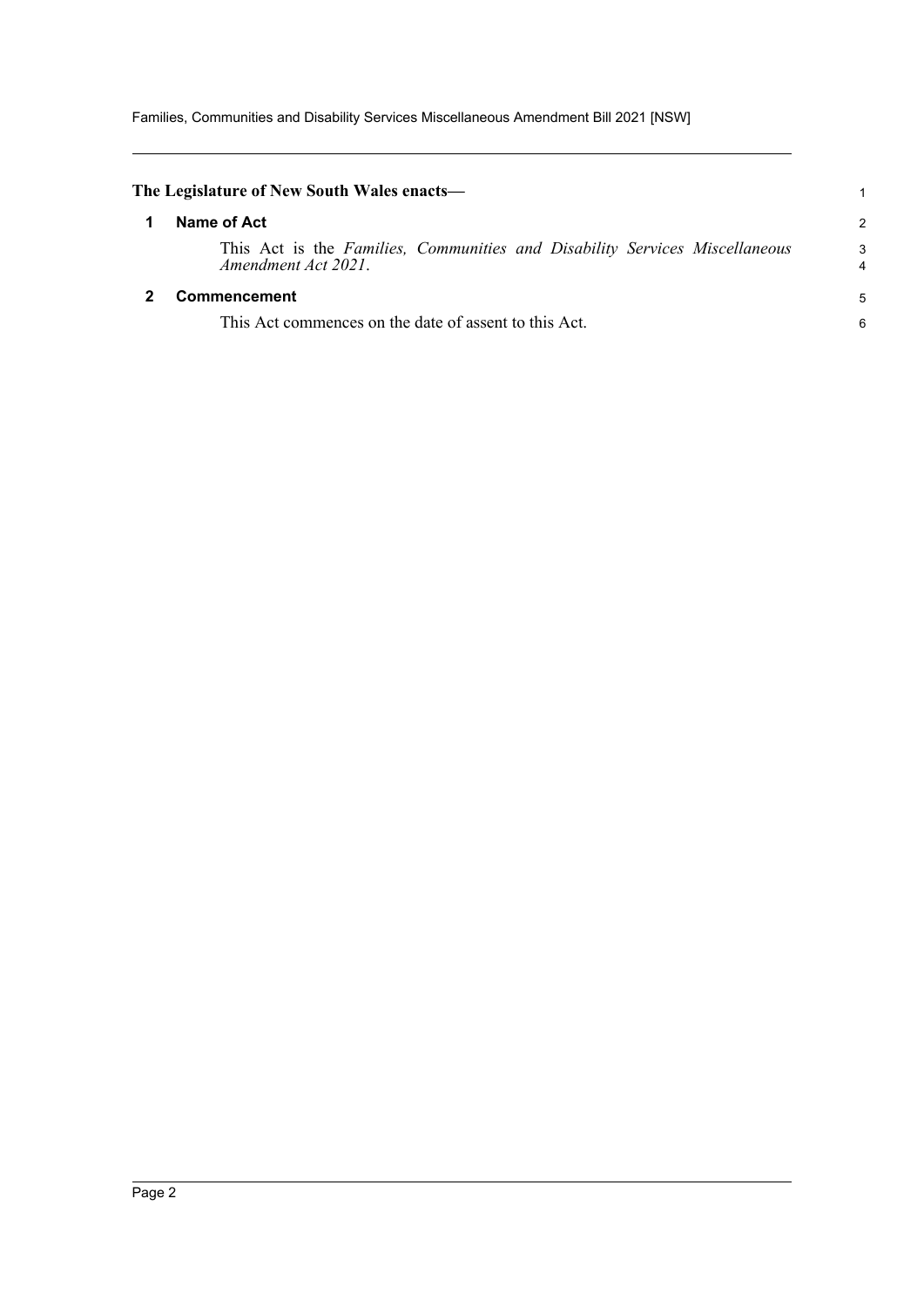<span id="page-6-0"></span>

| <b>Schedule 1</b> |              |     | <b>Amendment of Adoption Act 2000 No 75</b>                                                                                                                                                                                                                             |                          |
|-------------------|--------------|-----|-------------------------------------------------------------------------------------------------------------------------------------------------------------------------------------------------------------------------------------------------------------------------|--------------------------|
| [1]               |              |     | Sections 133AA and 133AB                                                                                                                                                                                                                                                | $\overline{a}$           |
|                   |              |     | Insert after section 133A—                                                                                                                                                                                                                                              | 3                        |
|                   | <b>133AA</b> |     | Information contained in court records                                                                                                                                                                                                                                  | 4                        |
|                   |              |     | A person does not lose an entitlement to receive information under this<br>Chapter, including by operation of section 143, due to the information also<br>being contained in a record of court proceedings.                                                             | 5<br>6<br>$\overline{7}$ |
|                   | 133AB        |     | Single application for information under this Act and Children and Young<br>Persons (Care and Protection) Act 1998                                                                                                                                                      | 8<br>9                   |
|                   |              | (1) | An application by a person for information the person is entitled to receive<br>under this Chapter may include a request for information the person is entitled<br>to access under the Children and Young Persons (Care and Protection) Act<br>1998, Chapter 8, Part 6. | 10<br>11<br>12<br>13     |
|                   |              | (2) | The information under the Children and Young Persons (Care and Protection)<br>Act 1998 may be provided to the person despite no request having been made<br>under that Act.                                                                                             | 14<br>15<br>16           |
| [2]               |              |     | Section 194 Restriction on inspection of records                                                                                                                                                                                                                        | 17                       |
|                   |              |     | Insert after section $194(2)$ —                                                                                                                                                                                                                                         | 18                       |
|                   |              | (3) | This section does not prevent a record from being produced to the following if<br>required by a subpoena or other compulsory process—                                                                                                                                   | 19<br>20                 |
|                   |              |     | (a)<br>a court,                                                                                                                                                                                                                                                         | 21                       |
|                   |              |     | a tribunal,<br>(b)                                                                                                                                                                                                                                                      | 22                       |
|                   |              |     | an authority or person having power to require the production of<br>(c)<br>documents or the answering of questions.                                                                                                                                                     | 23<br>24                 |
|                   |              | (4) | In this section-                                                                                                                                                                                                                                                        | 25                       |
|                   |              |     | <i>produce</i> includes permit access to.                                                                                                                                                                                                                               | 26                       |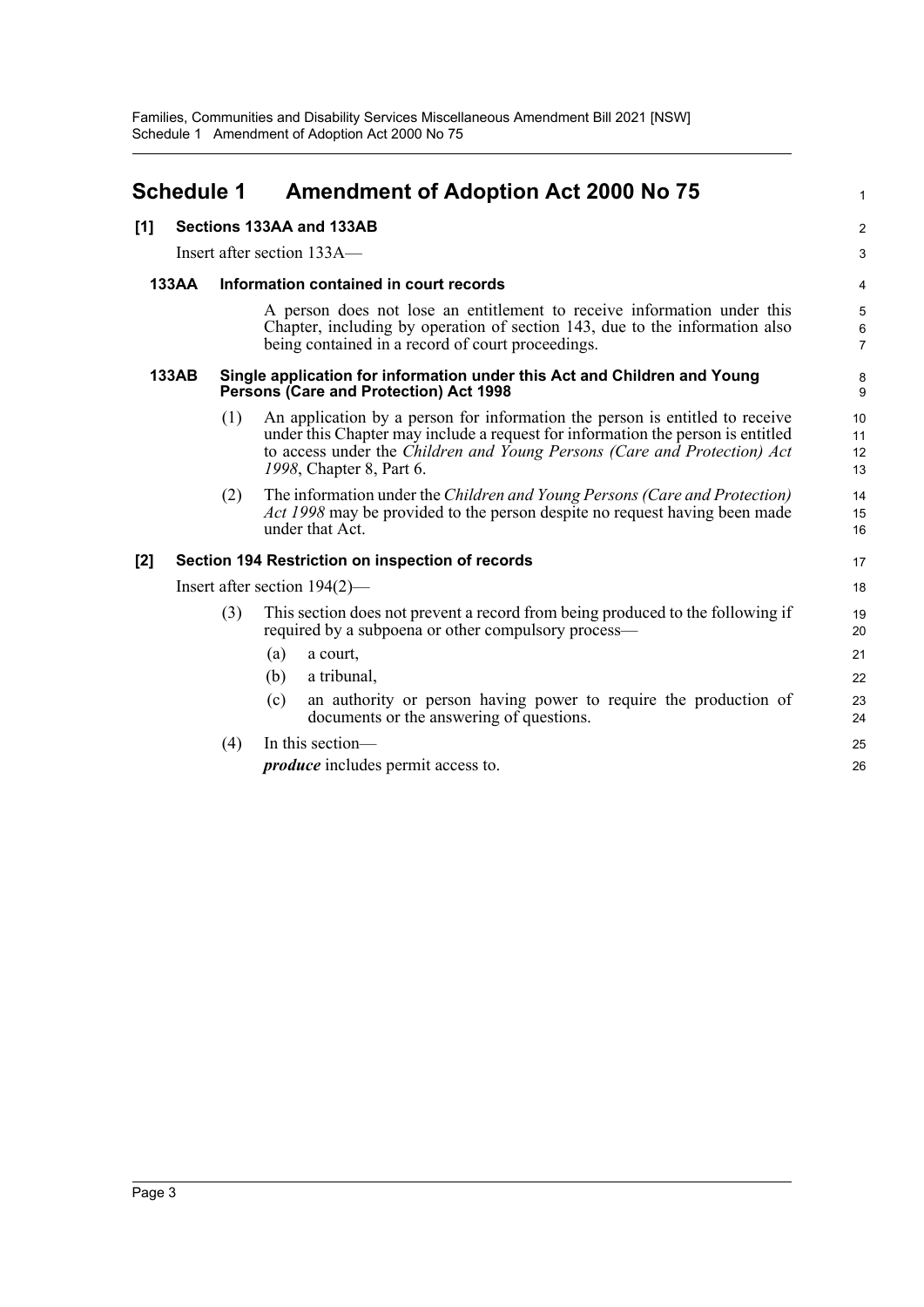<span id="page-7-0"></span>

|       | <b>Schedule 2</b> |                    | <b>Amendment of Ageing and Disability</b><br><b>Commissioner Act 2019 No 7</b>                                                                                                                                                                                                                                                       | 1<br>$\overline{a}$        |
|-------|-------------------|--------------------|--------------------------------------------------------------------------------------------------------------------------------------------------------------------------------------------------------------------------------------------------------------------------------------------------------------------------------------|----------------------------|
| [1]   |                   |                    | <b>Section 3 Definitions</b>                                                                                                                                                                                                                                                                                                         | 3                          |
|       |                   |                    | Insert in alphabetical order in section $3(1)$ —                                                                                                                                                                                                                                                                                     | 4                          |
|       |                   |                    | <i>detrimental action</i> means action causing, comprising or involving 1 or more<br>of the following—                                                                                                                                                                                                                               | 5<br>6                     |
|       |                   |                    | injury, damage or loss,<br>(a)                                                                                                                                                                                                                                                                                                       | 7                          |
|       |                   |                    | intimidation or harassment,<br>(b)                                                                                                                                                                                                                                                                                                   | 8                          |
|       |                   |                    | discrimination, disadvantage or adverse treatment in relation to<br>(c)<br>employment,                                                                                                                                                                                                                                               | 9<br>10                    |
|       |                   |                    | dismissal from, or prejudice in, employment,<br>(d)                                                                                                                                                                                                                                                                                  | 11                         |
|       |                   |                    | prejudice in the provision of a service,<br>(e)                                                                                                                                                                                                                                                                                      | 12                         |
|       |                   |                    | (f)<br>disciplinary proceedings.                                                                                                                                                                                                                                                                                                     | 13                         |
| $[2]$ |                   | <b>Section 15A</b> |                                                                                                                                                                                                                                                                                                                                      | 14                         |
|       |                   |                    | Insert after section 15—                                                                                                                                                                                                                                                                                                             | 15                         |
|       | <b>15A</b>        |                    | Protection of employees or contractors who assist Commissioner                                                                                                                                                                                                                                                                       | 16                         |
|       |                   | (1)                | An employer must not take or threaten to take detrimental action against an<br>employee or contractor because the employee or contractor assists, or<br>proposes to assist, the Commissioner with any function in relation to a report<br>about the abuse, neglect or exploitation of an adult with disability or an older<br>adult. | 17<br>18<br>19<br>20<br>21 |
|       |                   |                    | Maximum penalty—50 penalty units.                                                                                                                                                                                                                                                                                                    | 22                         |
|       |                   | (2)                | In this section-<br>employer includes-                                                                                                                                                                                                                                                                                               | 23<br>24                   |
|       |                   |                    | a person who engages a person as a contractor for services, and<br>(a)<br>a person acting on behalf of an employer.<br>(b)                                                                                                                                                                                                           | 25<br>26                   |
| [3]   |                   |                    | <b>Section 24 Protection against retribution</b>                                                                                                                                                                                                                                                                                     | 27                         |
|       |                   |                    | Omit the definition of <i>detrimental action</i> from section 24(3).                                                                                                                                                                                                                                                                 | 28                         |
| [4]   |                   | <b>Section 31A</b> |                                                                                                                                                                                                                                                                                                                                      | 29                         |
|       |                   |                    | Insert after section $31-$                                                                                                                                                                                                                                                                                                           | 30                         |
|       | 31A               |                    | Disclosure of information about outcome of report under section 13                                                                                                                                                                                                                                                                   | 31                         |
|       |                   |                    | Despite section 31, if the Commissioner considers disclosure of information<br>about the outcome of a report to the Commissioner under section 13 is<br>consistent with the objects and principles of this Act, the Commissioner may<br>disclose the information to the following persons—                                           | 32<br>33<br>34<br>35       |
|       |                   |                    | a person who made the report,<br>(a)                                                                                                                                                                                                                                                                                                 | 36                         |
|       |                   |                    | another person concerned for the welfare of the adult with disability or<br>(b)<br>the older adult who was alleged to have been subject to, or at risk of,<br>abuse, neglect or exploitation.                                                                                                                                        | 37<br>38<br>39             |
| [5]   |                   | <b>Schedule 1</b>  |                                                                                                                                                                                                                                                                                                                                      | 40                         |
|       |                   |                    | Insert after section 36—                                                                                                                                                                                                                                                                                                             | 41                         |
|       |                   |                    |                                                                                                                                                                                                                                                                                                                                      |                            |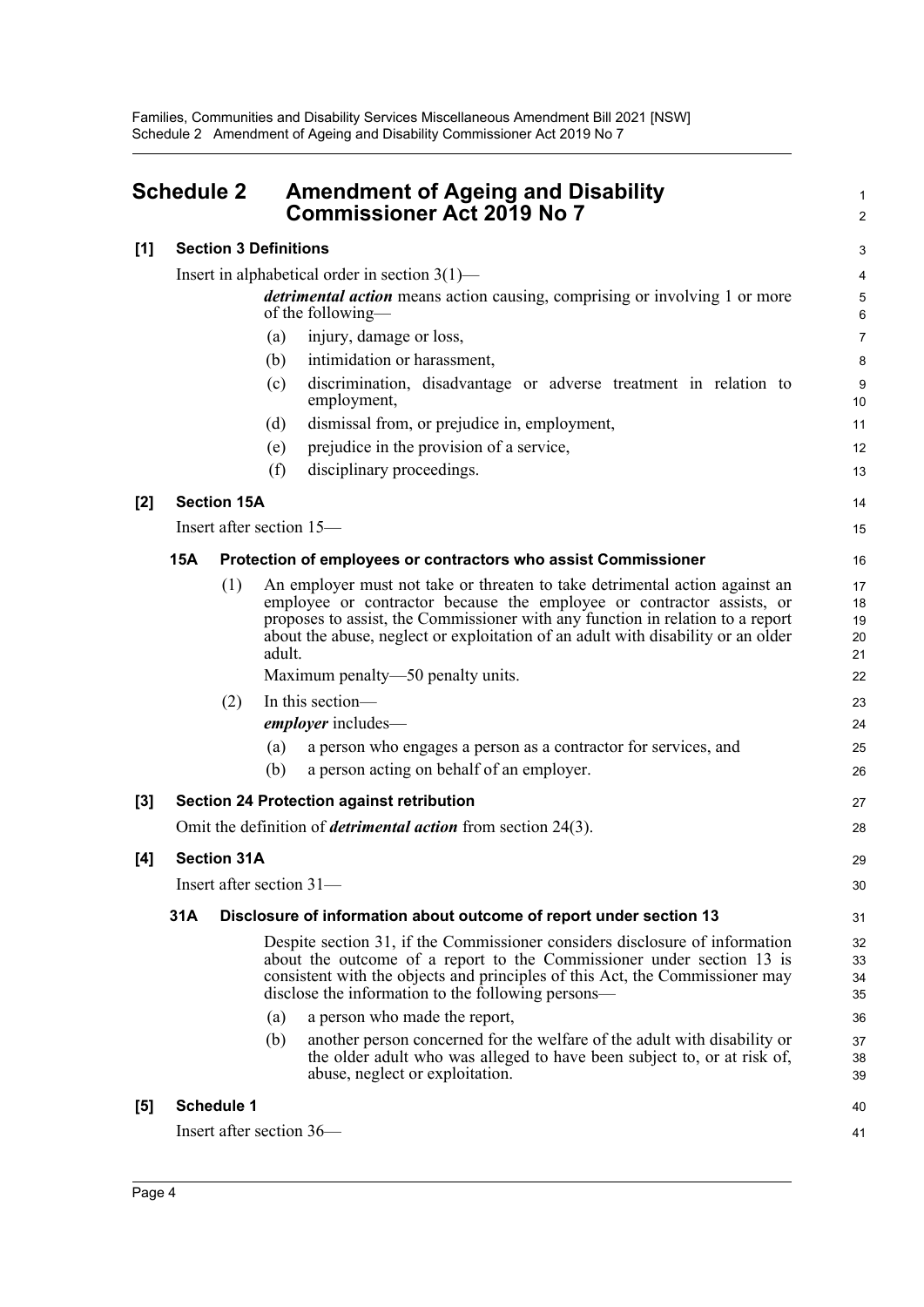### **Schedule 1 Savings, transitional and other provisions**

1

| 1 |     | <b>Regulations</b>                                                                                               |                                                                                                                                                    |  |  |  |
|---|-----|------------------------------------------------------------------------------------------------------------------|----------------------------------------------------------------------------------------------------------------------------------------------------|--|--|--|
|   | (1) | The regulations may contain provisions of a savings or transitional nature<br>consequent on the commencement of- |                                                                                                                                                    |  |  |  |
|   |     | (a)                                                                                                              | a provision of this Act, or                                                                                                                        |  |  |  |
|   |     | (b)                                                                                                              | a provision amending this Act.                                                                                                                     |  |  |  |
|   | (2) |                                                                                                                  | A savings or transitional provision consequent on the commencement of a<br>provision must not be made more than 2 years after that commencement.   |  |  |  |
|   | (3) |                                                                                                                  | A savings or transitional provision made consequent on the commencement of<br>a provision is repealed 2 years after that commencement.             |  |  |  |
|   | (4) |                                                                                                                  | A savings or transitional provision made consequent on the commencement of<br>a provision may take effect before that commencement but not before— |  |  |  |
|   |     | (a)                                                                                                              | for a provision of this Act, the date of assent to this Act, or                                                                                    |  |  |  |
|   |     | (b)                                                                                                              | for a provision amending this Act, the date of assent to the amending<br>Act.                                                                      |  |  |  |
|   | (5) |                                                                                                                  | A savings or transitional provision taking effect before its publication on the<br>NSW legislation website does not—                               |  |  |  |
|   |     | (a)                                                                                                              | affect the rights of a person existing before that publication in a way<br>prejudicial to the person, or                                           |  |  |  |
|   |     | (b)                                                                                                              | impose liabilities on a person for anything done or omitted to be done<br>before that publication.                                                 |  |  |  |

| $(6)$ In this clause—                                                  |
|------------------------------------------------------------------------|
| <i>person</i> does not include the State or an authority of the State. |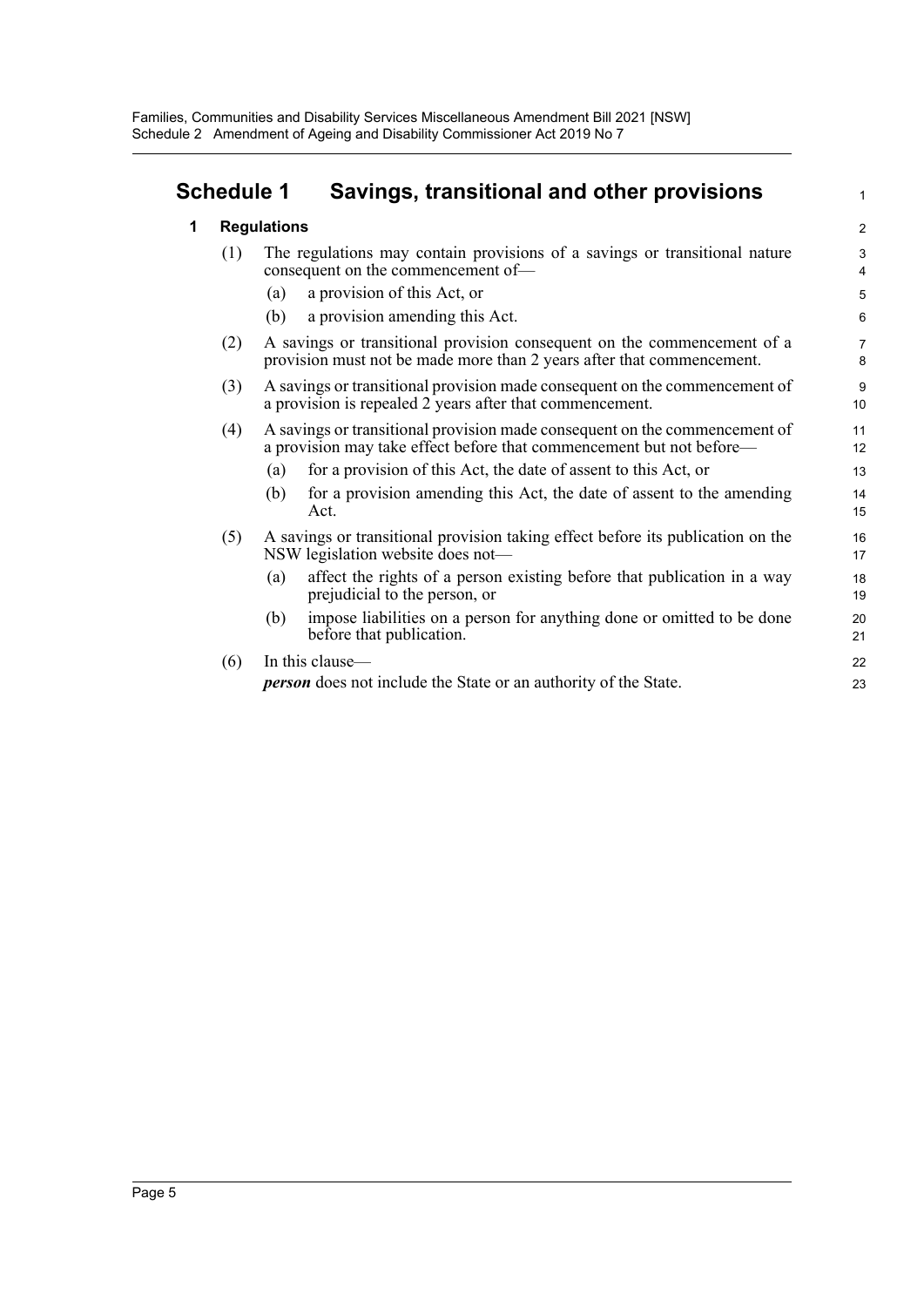<span id="page-9-0"></span>

|     | <b>Schedule 3</b>  | <b>Amendment of Children and Young Persons</b><br>(Care and Protection) Act 1998 No 157                                                                                                                           | 1<br>$\overline{2}$ |
|-----|--------------------|-------------------------------------------------------------------------------------------------------------------------------------------------------------------------------------------------------------------|---------------------|
| [1] |                    | <b>Section 76 Order for supervision</b>                                                                                                                                                                           | 3                   |
|     |                    | Omit "The" from section 76(3).                                                                                                                                                                                    | 4                   |
|     |                    | Insert instead "Unless otherwise provided by this section, the".                                                                                                                                                  | 5                   |
| [2] | Section 76(3A)     |                                                                                                                                                                                                                   | 6                   |
|     |                    | Omit "Despite subsection (3), the". Insert instead "The".                                                                                                                                                         | 7                   |
| [3] | Section 76(4)-(4B) |                                                                                                                                                                                                                   | 8                   |
|     |                    | Omit section 76(4). Insert instead—                                                                                                                                                                               | 9                   |
|     | (4)                | The Children's Court may require the presentation of the following reports-                                                                                                                                       | 10                  |
|     |                    | a report before the end of the period of supervision stating the<br>(a)<br>following—                                                                                                                             | 11<br>12            |
|     |                    | (i)<br>the outcomes of the supervision,                                                                                                                                                                           | 13                  |
|     |                    | whether the purposes of the supervision have been achieved,<br>(i)                                                                                                                                                | 14                  |
|     |                    | whether there is a need for further supervision to protect the child<br>(iii)<br>or young person,                                                                                                                 | 15<br>16            |
|     |                    | whether other orders should be made to protect the child or young<br>(iv)<br>person,                                                                                                                              | 17<br>18            |
|     |                    | one or more reports during the period of supervision describing the<br>(b)<br>progress of the supervision.                                                                                                        | 19<br>20            |
|     | (4A)               | The Court may consider a report presented under subsection (4) after the<br>period of supervision ends if the Court considers it both—                                                                            | 21<br>22            |
|     |                    | reasonable in the circumstances, and<br>(a)                                                                                                                                                                       | 23                  |
|     |                    | in the best interests of the child or young person.<br>(b)                                                                                                                                                        | 24                  |
|     | (4B)               | After considering a report under subsection (4A), the Court may make a new<br>supervision order that ends no later than the day that is 24 months after the<br>order made under subsection (3) or (3A) commenced. | 25<br>26<br>27      |
| [4] | Section 76(6)      |                                                                                                                                                                                                                   | 28                  |
|     |                    | Omit "Despite subsection (3), the". Insert instead "The".                                                                                                                                                         | 29                  |
| [5] |                    | <b>Section 78 Care plans</b>                                                                                                                                                                                      | 30                  |
|     |                    | Omit section 78(5). Insert instead—                                                                                                                                                                               | 31                  |
|     | (5)                | A care plan is to be in the form approved by the Secretary after consultation<br>with the Children's Court Advisory Committee established under the<br>Children's Court Act 1987.                                 | 32<br>33<br>34      |
|     | (6)                | The regulations may prescribe other requirements for a care plan.                                                                                                                                                 | 35                  |
| [6] |                    | Section 79C Financial assistance for children and young persons in respect of whom<br>guardianship orders are made                                                                                                | 36<br>37            |
|     |                    | Insert after section $79C(4)$ —                                                                                                                                                                                   | 38                  |
|     | (5)                | The provision of financial assistance under this section is subject to conditions<br>prescribed by the regulations.                                                                                               | 39<br>40            |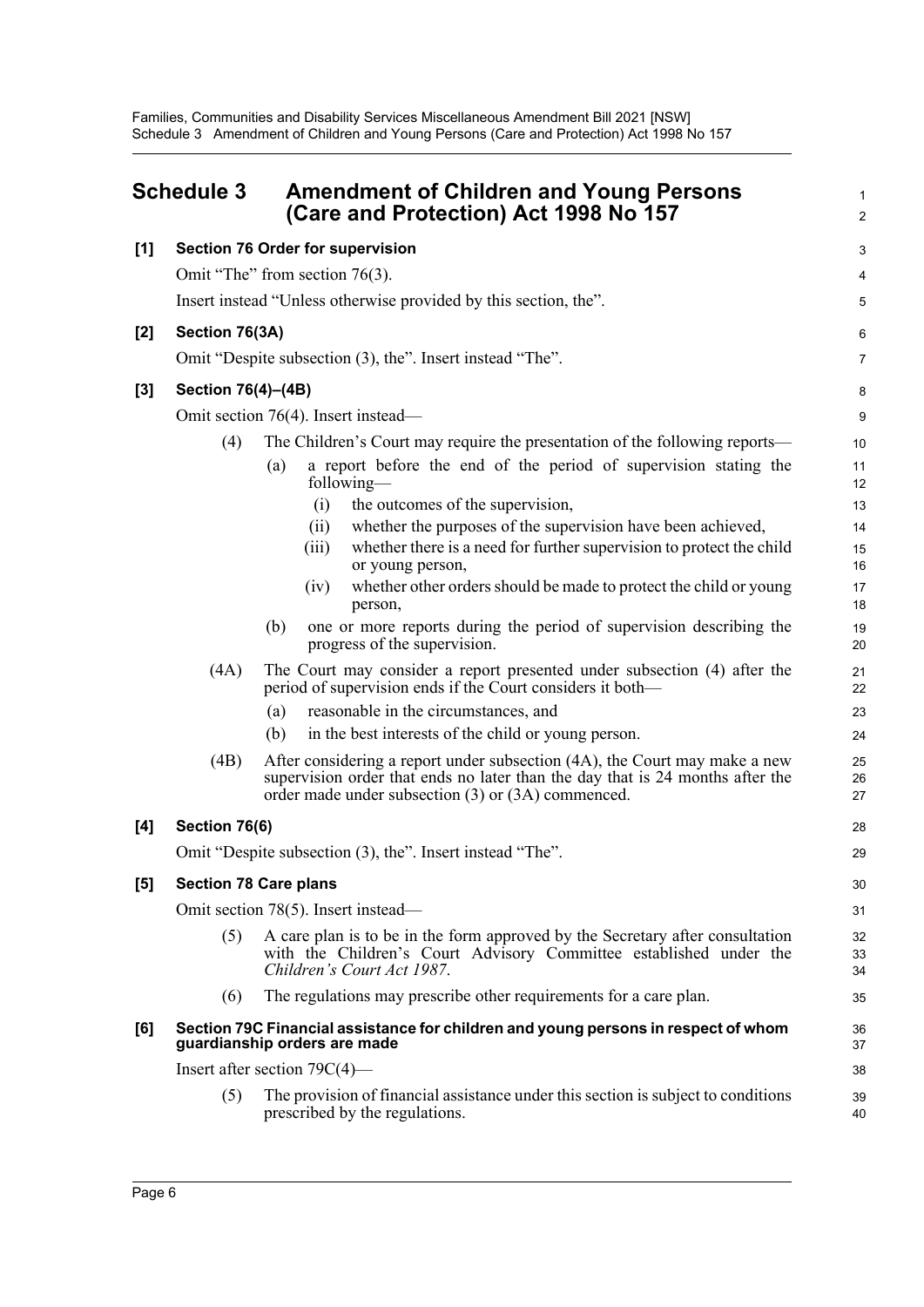Families, Communities and Disability Services Miscellaneous Amendment Bill 2021 [NSW] Schedule 3 Amendment of Children and Young Persons (Care and Protection) Act 1998 No 157

| [7]    |                                |     | Section 82 Report on suitability of arrangements concerning parental responsibility                                                                                                                                                                          | 1                    |
|--------|--------------------------------|-----|--------------------------------------------------------------------------------------------------------------------------------------------------------------------------------------------------------------------------------------------------------------|----------------------|
|        |                                |     | Omit "12 months" from section $82(2)(a)$ . Insert instead "24 months".                                                                                                                                                                                       | $\boldsymbol{2}$     |
| [8]    | Section 82(2A)                 |     |                                                                                                                                                                                                                                                              | 3                    |
|        | Insert after section $82(2)$ — |     |                                                                                                                                                                                                                                                              | 4                    |
|        | (2A)                           |     | A report may be provided to the Children's Court after the time required by<br>subsection $(2)(a)$ if the Court considers it both—                                                                                                                           | 5<br>6               |
|        |                                | (a) | reasonable in the circumstances, and                                                                                                                                                                                                                         | $\overline{7}$       |
|        |                                | (b) | in the best interests of the child or young person.                                                                                                                                                                                                          | 8                    |
| [9]    |                                |     | <b>Section 98 Right of appearance</b>                                                                                                                                                                                                                        | 9                    |
|        |                                |     | Omit "the Children's Court is to" from section 98(2A).                                                                                                                                                                                                       | 10                   |
|        |                                |     | Insert instead "the Children's Court may".                                                                                                                                                                                                                   | 11                   |
| $[10]$ |                                |     | <b>Section 137 Authorised carers</b>                                                                                                                                                                                                                         | 12                   |
|        |                                |     | Omit section 137(2). Insert instead—                                                                                                                                                                                                                         | 13                   |
|        | (2)                            |     | The regulations may provide for the following—                                                                                                                                                                                                               | 14                   |
|        |                                | (a) | the authorisation of persons as authorised carers, including on a<br>provisional basis,                                                                                                                                                                      | 15<br>16             |
|        |                                | (b) | the making and determination of an application for authorisations,                                                                                                                                                                                           | 17                   |
|        |                                | (c) | the imposition or variation of conditions on an authorisation, including,<br>but not limited to the following—                                                                                                                                               | 18<br>19             |
|        |                                |     | the maximum number of children and young persons who may be<br>(i)<br>placed in the care of an authorised carer, including the maximum<br>number in specified age groups,                                                                                    | 20<br>21<br>22       |
|        |                                |     | the identification or description of children and young persons<br>(ii)<br>who may be placed in the care of an authorised carer,                                                                                                                             | 23<br>24             |
|        |                                | (d) | the period for which an authorisation remains in force,                                                                                                                                                                                                      | 25                   |
|        |                                | (e) | the cancellation or suspension of an authorisation, including events, the<br>occurrence of which-                                                                                                                                                            | 26<br>27             |
|        |                                |     | (i)<br>result in automatic cancellation of an authorisation, or                                                                                                                                                                                              | 28                   |
|        |                                |     | raise a presumption an authorisation will be cancelled,<br>(i)                                                                                                                                                                                               | 29                   |
|        |                                | (f) | the notification, by a designated agency, to the Children's Guardian of<br>the placement of a child or young person in the out-of-home care of an<br>authorised carer,                                                                                       | 30<br>31<br>32       |
|        |                                | (g) | the approval or prohibition of behaviour management practices that<br>may be used by an authorised carer in managing the behaviour of a child<br>or young person in out-of-home care.                                                                        | 33<br>34<br>35       |
| [11]   |                                |     | <b>Section 170 Retention of records</b>                                                                                                                                                                                                                      | 36                   |
|        |                                |     | Insert after section $170(2A)$ —                                                                                                                                                                                                                             | 37                   |
|        | (2B)                           |     | An agency that ceases to be a designated agency must deliver to the Secretary<br>all records held by the agency about each authorised carer who cared for a<br>child or young person the agency was responsible for supervising, including<br>the following— | 38<br>39<br>40<br>41 |
|        |                                | (a) | probity checks,                                                                                                                                                                                                                                              | 42                   |
|        |                                | (b) | authorisations,                                                                                                                                                                                                                                              | 43                   |
|        |                                |     |                                                                                                                                                                                                                                                              |                      |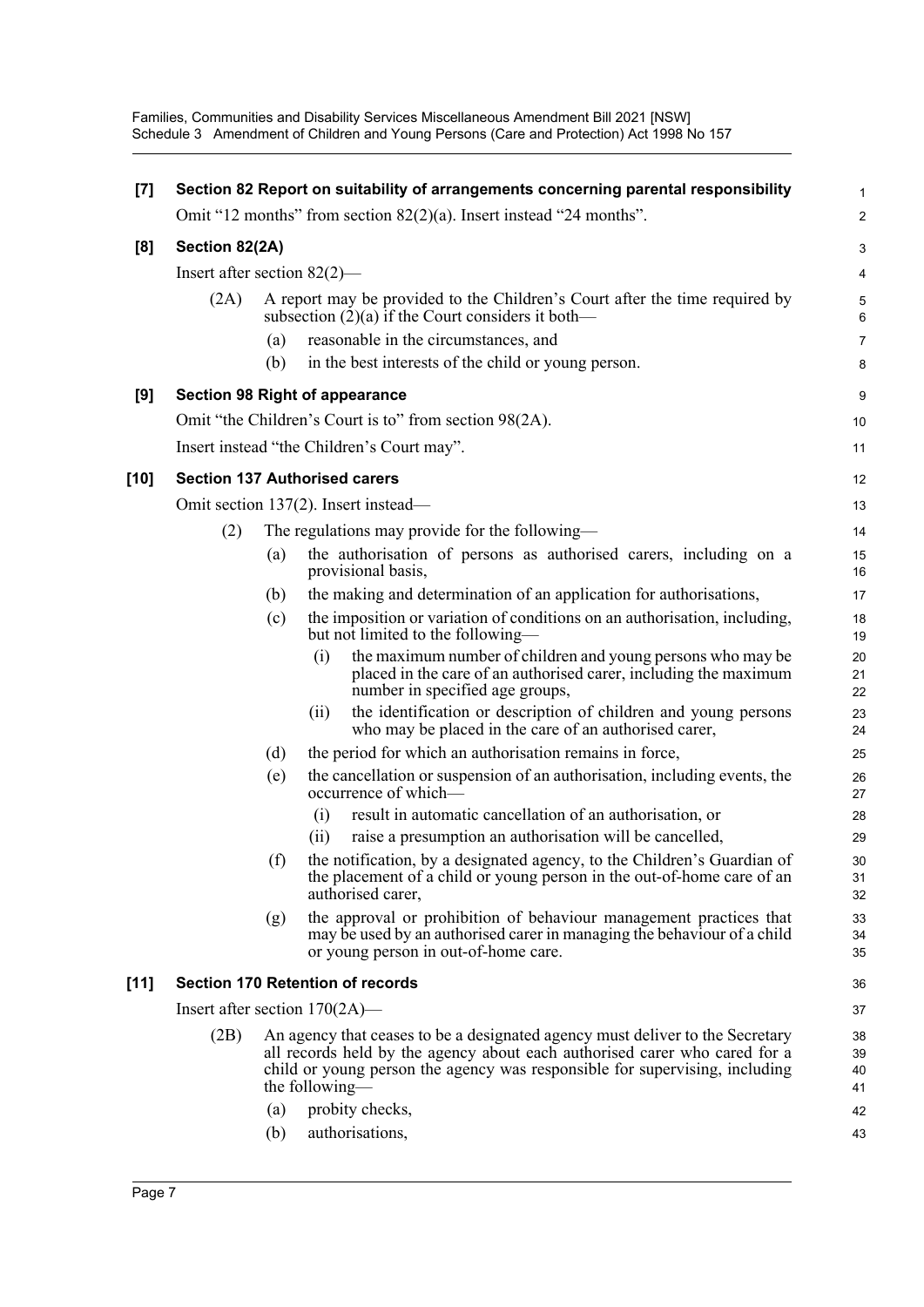|        |      |                           | (c) | assessments and internal reviews,                                                                                                               | 1              |
|--------|------|---------------------------|-----|-------------------------------------------------------------------------------------------------------------------------------------------------|----------------|
|        |      |                           | (d) | training histories,                                                                                                                             | $\overline{c}$ |
|        |      |                           | (e) | records concerning reportable conduct allegations and the investigation<br>of reportable conduct allegations,                                   | 3<br>4         |
|        |      |                           | (f) | other records prescribed by the regulations.                                                                                                    | 5              |
| $[12]$ |      |                           |     | <b>Section 245B Interpretation</b>                                                                                                              | 6              |
|        |      |                           |     | Omit section 245B(1), definition of <i>prescribed body</i> , paragraph (b). Insert instead—                                                     | 7              |
|        |      |                           | (b) | a person or class of persons prescribed by the regulations for the<br>purposes of this section, or                                              | 8<br>9         |
|        |      |                           | (c) | a body or class of bodies prescribed by the regulations for the purposes<br>of this section.                                                    | 10<br>11       |
| $[13]$ |      |                           |     | Section 248 Provision and exchange of information                                                                                               | 12             |
|        |      |                           |     | Omit section 248(6), definition of <i>prescribed body</i> , paragraph (f). Insert instead—                                                      | 13             |
|        |      |                           | (f) | a person or class of persons prescribed by the regulations for the<br>purposes of this section, or                                              | 14<br>15       |
|        |      |                           | (g) | a body or class of bodies prescribed by the regulations for the purposes<br>of this section,                                                    | 16<br>17       |
| $[14]$ |      | <b>Section 248C</b>       |     |                                                                                                                                                 | 18             |
|        |      |                           |     | Insert after section 248B-                                                                                                                      | 19             |
|        | 248C |                           |     | Code of conduct                                                                                                                                 | 20             |
|        |      | (1)                       |     | The Minister may approve a code of conduct for authorised carers.                                                                               | 21             |
|        |      | (2)                       |     | It is a condition of the authorisation of a person as an authorised carer that the<br>authorised carer complies with the code of conduct.       | 22<br>23       |
|        |      | (3)                       |     | The code of conduct must be published on the website of the Department.                                                                         | 24             |
| $[15]$ |      |                           |     | <b>Section 264 Regulations</b>                                                                                                                  | 25             |
|        |      |                           |     | Omit section $264(1A)(g)$ . Insert instead—                                                                                                     | 26             |
|        |      |                           | (g) | prescribing information that authorised carers must give to a designated<br>agency,                                                             | 27<br>28       |
| $[16]$ |      | <b>Section 264(1A)(i)</b> |     |                                                                                                                                                 | 29             |
|        |      |                           |     | Insert after section $264(1A)(h)$ —                                                                                                             | 30             |
|        |      |                           | (i) | the circumstances in which an authorised carer or person residing with<br>an authorised carer may be required to undergo a medical examination, | 31<br>32       |
| $[17]$ |      | <b>Section 264(1A)(k)</b> |     |                                                                                                                                                 | 33             |
|        |      |                           |     | Insert after section $264(1A)(j)$ —                                                                                                             | 34             |
|        |      |                           | (k) | the approval by the Secretary of the form of documents and reports<br>required to be provided under the regulations,                            | 35<br>36       |
|        |      |                           |     |                                                                                                                                                 |                |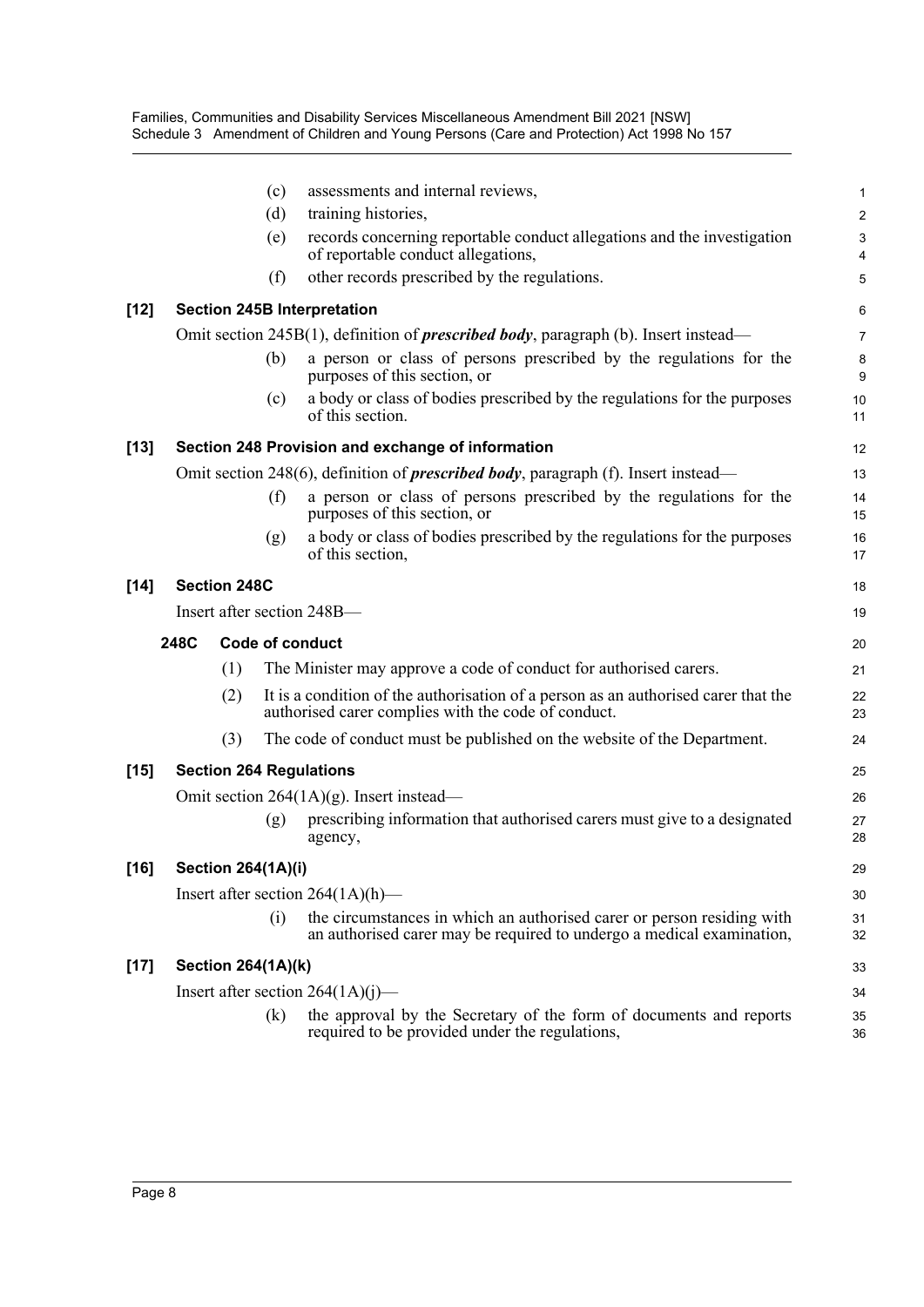<span id="page-12-0"></span>

| <b>Schedule 4</b> |                 | <b>Amendment of Children (Detention Centres) Act</b><br>1987 No 57                                                                                                                                                                   |                |
|-------------------|-----------------|--------------------------------------------------------------------------------------------------------------------------------------------------------------------------------------------------------------------------------------|----------------|
| $[1]$             |                 | Section 9A Certain persons not to be detained in detention centres                                                                                                                                                                   | 3              |
|                   |                 | Omit "is the subject of an arrest warrant of any kind." from section 9A(1).                                                                                                                                                          | 4              |
|                   | Insert instead— |                                                                                                                                                                                                                                      | 5              |
|                   |                 | is the subject of-                                                                                                                                                                                                                   | 6              |
|                   |                 | an arrest warrant of any kind, or<br>(a)                                                                                                                                                                                             | 7              |
|                   |                 | a warrant or order for the detention of the person on remand.<br>(b)                                                                                                                                                                 | 8              |
| [2]               | Section 9A(2A)  |                                                                                                                                                                                                                                      | 9              |
|                   |                 | Insert after section $9A(2)$ —                                                                                                                                                                                                       | 10             |
|                   | (2A)            | A person who is brought before a court on a warrant or order referred to in<br>subsection $(2)$ is not to be detained on remand in a detention centre until the<br>proceedings to which the warrant or order relates are determined. | 11<br>12<br>13 |